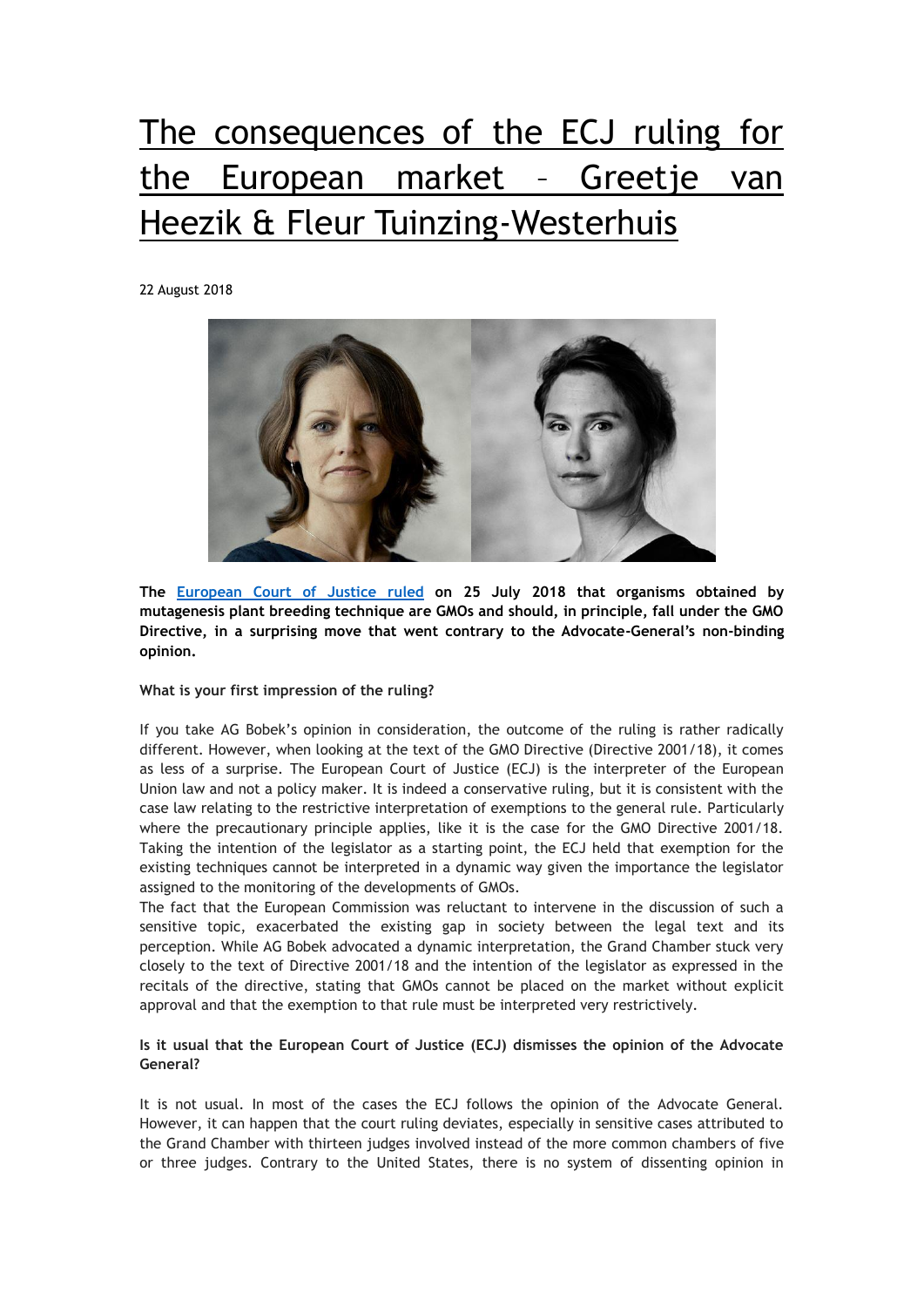Europe. Hence, the ECJ will formulate one ruling based on consent within the court. The risk of different opinions that have to be aligned is of course higher when more judges are involved.

#### **Following the Court's ruling, how are new mutagenesis techniques going to be regulated?**

After the ruling's interpretation of the Directive 2001/18, new mutagenesis techniques have to undergo the whole regulatory procedure and can thus only be released into the environment or placed on the market after an extensive risk assessment. The consequence of the ruling is that the ECJ's interpretation is supposed to be the interpretation of Directive 2001/18 that had to be given from the start. Therefore, the regulatory requirements are supposed to have applied also prior to this ruling as new mutagenesis techniques have never been exempted. In some cases, the ECJ limits the effect of its ruling in time, but in this case it did not.

The impact it will have for the food industry is that producers will face great administrative hurdles to prove the safety of a product and, subsequently, consumers need to be convinced to purchase the product that must be labelled as a GMO product. Once a technique is compliant with the Directive 2001/18, Member States have to accept all its implications with regard to the internal market (free movement) and can no longer take unilateral restrictive measures. However, the ECJ underlines in its ruling that Member States can individually regulate the exempted conventional breeding techniques for which no harmonising EU rules are in place.

 "In society the perception of what is considered a GMO has changed while it has not in legal terms."

*Greetje van Heezik - Lawyer, Senior Associate in Houthoff & Fleur Tuinzing-Westerhuis - Lawyer, Counsel in Houthoff*

#### **How about non-mutagenesis techniques and other methods of plant genome editing?**

The ruling only refers to mutagenesis techniques and does not give an interpretation of other techniques. However, it can be deducted from the ruling that the assessment of other techniques must go through the following steps. Firstly, it requires an evaluation if the changes caused by the respective technique can occur naturally (does the technique fall under the definition of GMO). Secondly, one needs to check if the technique is listed under Annex I A in the Directive 2001/18 as resulting in a GMO or as exempted under Annex I B. Lastly, it depends on the explicit exemptions based on the environmental risk assessments referred to in Annex II. Based on the ruling, the exemptions from all the obligations within the GMO Directive such as the safety assessment, the labelling or monitoring, have to be interpreted restrictive, while we have yet to see where exactly to draw the line.

**How does the ECJ ruling change the status quo with regards to NBTs?**

In society the perception of what is considered a GMO has changed while it has not in legal terms. Traditional as well as new techniques have already been considered as such. The ECJ ruling makes clear that NBTs have never been exempted from the scope of the GMO rules whereas the traditional mutagenesis methods have.

Therefore, the most significant change of the ruling was to resolve uncertainties concerning which techniques fall under the strict regime of GMOs and which ones are exempted. As said, the legal interpretation of Directive 2001/18 though, should have always been like this since the ECJ has not limited the effect of its ruling in time. Therefore, the ruling has severe consequences for already existing products produced with NBTs. If a product has been developed using one of the new mutagenesis techniques falling under the scope of the Directive at a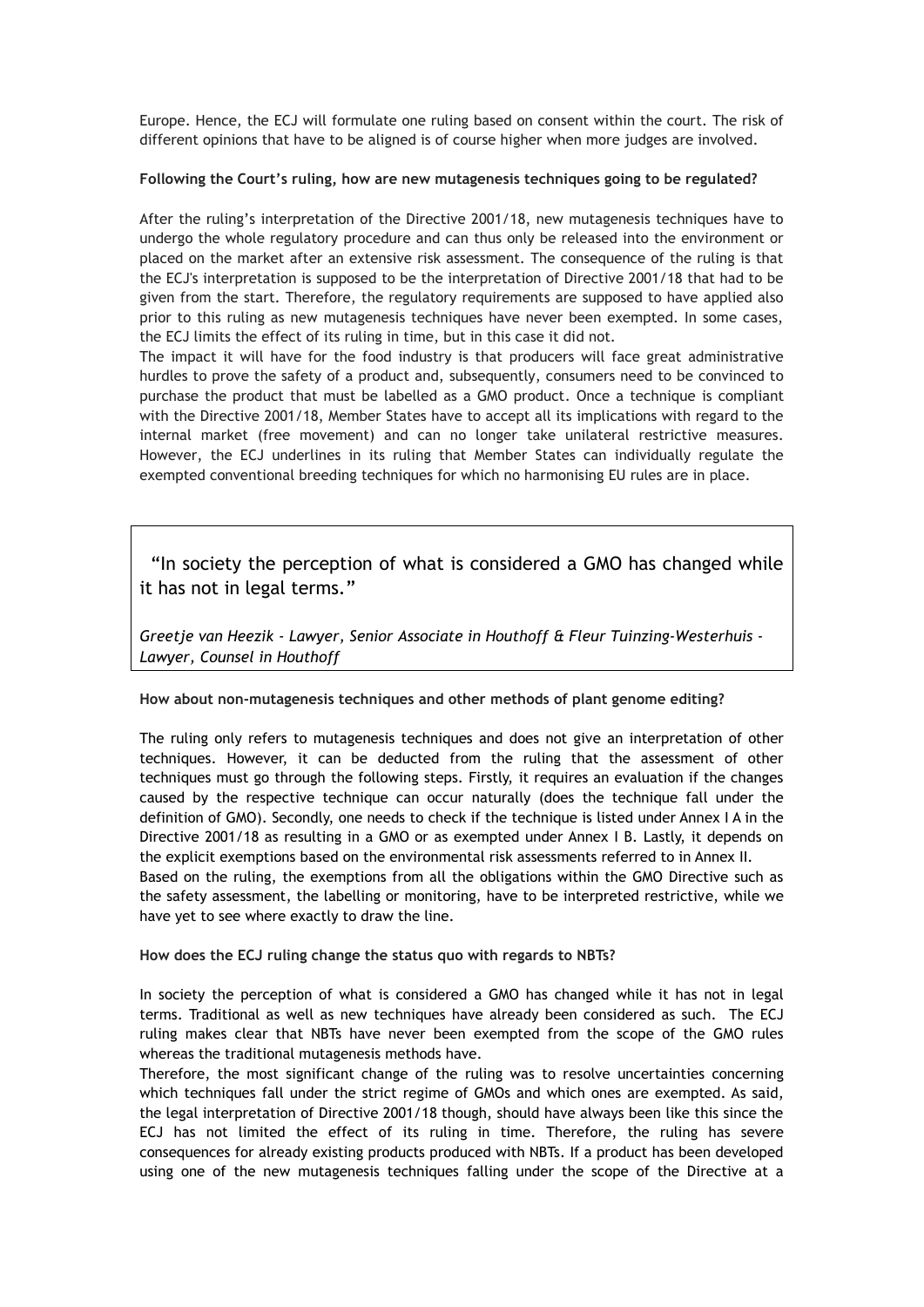certain stage, it has to undergo a risk assessment before it can be marketed and, additionally, it has to be labeled as GMO. Hence, the responsibility to trace back the applied methods resides within the plant breeders, growers and other stakeholders along the value chain. As a consequence, given the major investments for the safety assessment and labelling requirements, it will be harder to develop profitable business applications which make it worthwhile bringing certain products on the market.

**How would the Court's answer to the third question, stating that Member States are free to subject organisms resulting from mutagenesis techniques which have conventionally been used, in compliance with EU law, to the obligations laid down by the GMO Directive or to other obligations, would affect the internal market, and more precisely the free movement of goods?**

The third question of the French court (Conseil d'État) is referring to the room of manoeuvre of the Member States to adopt additional restrictive measures. Such measures can only apply for methods which are exempted in Article I B in the Directive 2001/18 and thus not covered by harmonised European Union rules. Given the restrictive interpretation of the exemption by the ECJ, national measures restricting the free movement are only possible with respect to products resulting from traditional mutagenesis techniques. Hence, this question lost relevance due to the ruling. Nevertheless, the ECJ points out that any national measures must comply with the free movement of goods which is not an absolute right. Even though Article 34 of the Lisbon Treaty states that restrictions on imports by Member States are not allowed, Article 36 provides an exemption from this prohibition if the restriction is necessary to meet, inter alia, concerns of human health or the environment. Member States wishing to introduce even stricter rules for GMOs, i.e. by submitting the exempted techniques to the GMO rules, are likely to invoke these exceptions. Although the ECJ does not explicitly refer to the precautionary principle in this context, a Member State invoking the exceptions is required to put forward scientific evidence demonstrating the alleged dangers before being able to implement any restrictive measures. Therefore, in theory national restrictive measures are possible, however, in practice it will be a big hurdle respective Member States are facing.

When it comes to the free movement of goods, regarding products produced with NBTs, Member States have to be compliant with the GMO rules and cannot provide a possibility for a third party to bring a product to the market without undergoing a formal approval procedure provided for by Directive 2001/18. Thus, the product cannot be marketed until the respective Member State notifies the European Commission and all the other Member States and an approval decision is adopted. Only after this procedure the product can be placed on the European market and no individual Member State is allowed to block it.

Resuming, national restrictive measures are only possible with regard to (products resulting from) traditional breeding techniques. Since they do not fall under the scope of the Directive, Member States can block these products under the premise that they provide sound scientific evidence.

#### **Do you see any legislative developments following the ECJ ruling?**

Even though it is an immense political hurdle to overcome, a modification of Directive 2001/18 or a new legislation is currently the only way for policy makers to realign the interpretation of the ECJ with the existing practice. Additionally, the European Commission can provide specific rules and guidance with regard to exempted techniques for stakeholders, based on the text of the ruling. What could happen at a later stage is that policy makers realise the severe consequences of the ruling or its subsequent developments and thus decide to facilitate the risk assessment for new techniques, enabling a modification of Directive 2001/18 in favour of the NBTs. However, at the moment NBTs have to undergo the individual authorisation procedure.

While research and development have the possibility to continue inside the EU, products cannot be released into the environment or put on the market. Even if companies relocate their activities outside of the EU, the developed products must undergo a risk assessment before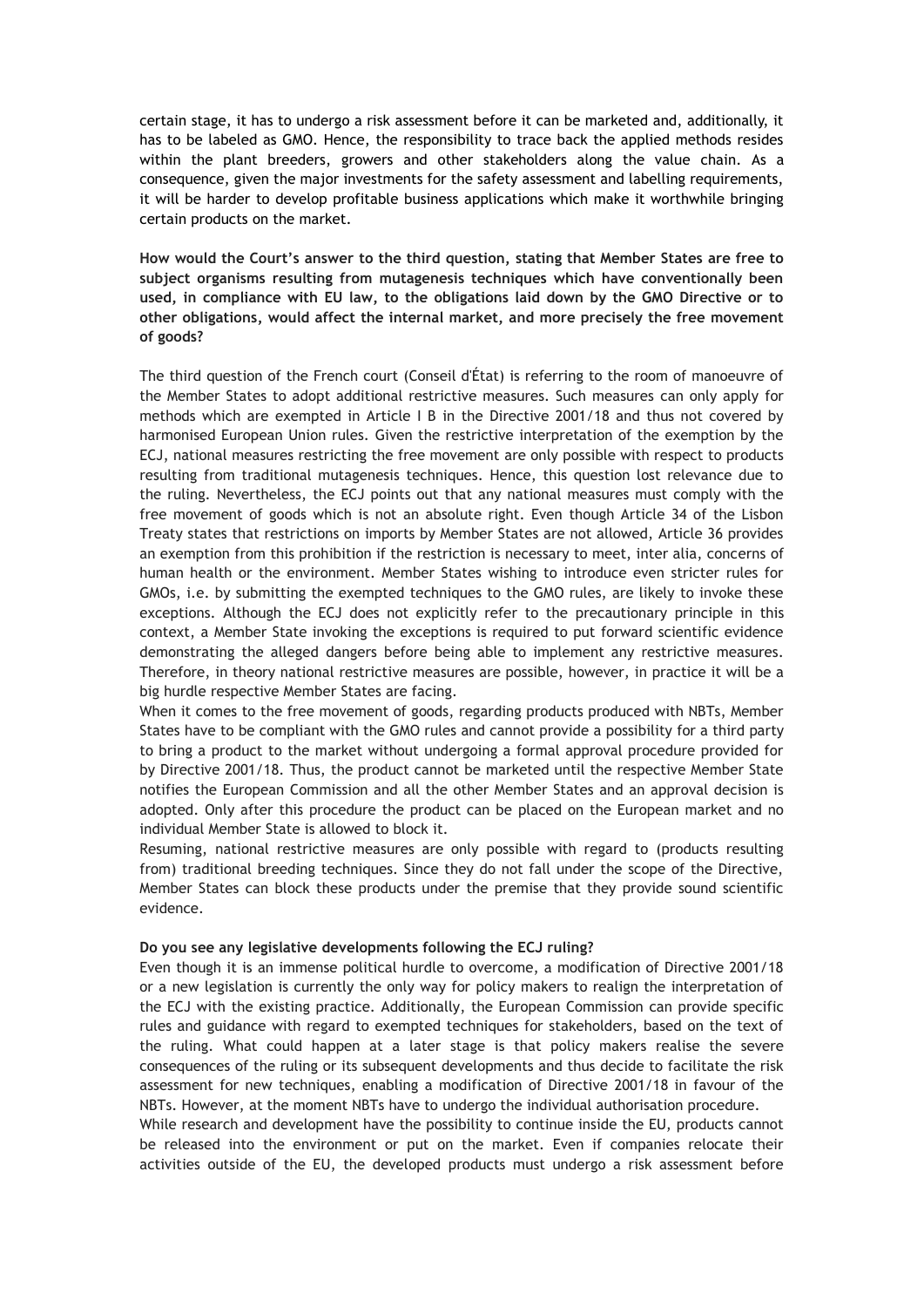entering the European market. For instance, the United States or China are more liberal in terms of risk assessment, but it does not grant them access to the European market.

After the ECJ ruling, it is now up to the industry to provide sound evidence that certain new techniques of mutagenesis are as safe or even safer than traditional ones. In the current political climate such evidence seems to be required in order to enable a modification of Annex I B of the GMO Directive 2001/18 by the European legislator existing in an extension of the exemption to NBTs. The European Commission has been reluctant to take position so far, but, given the impact of the ruling and the interests of the various sectors in facilitating the NBTs, it is likely that there will be discussions in the respective directorates of the European Commission, in the Council and the European Parliament with regard to the possible steps that can be taken following the ECJ ruling.

*[Greetje van Heezik](https://www.houthoff.com/Our-People/people/Greetje-van-Heezik?sc_lang=en) specialises in EU law and competition law, including State aid and market and government regulations. She advises companies and public bodies on the State aid aspects of strategic projects and public-private partnerships. Greetje also advises companies on the compatibility of business practices and various types of collaboration with the competition rules and a very wide range of EU regulations on agrifood, including the common organisation of the agricultural markets, food law, biocides, pesticides, and with regard to other medicinal products, medical devices and hazardous substances (REACH). She has specific expertise on the interaction between the rules for the common organisation of markets and competition. Greetje is also involved in several national and European proceedings on matters related to her areas of specialisation. She has particular experience litigating before the European Court of Justice and the General Court of the European Union. Before joining Houthoff, she worked at the Legal Service of the European Commission for 8 years and the Ministry of Agriculture, Nature and Food Quality.*

*[Fleur Tuinzing-Westerhuis](https://www.houthoff.com/Our-People/people/Fleur-Tuinzing-Westerhuis) specialises in technology related Intellectual Property matters, with a focus on patents and plant variety rights. In her daily practice, Fleur represents a wide variety of domestic and international companies that are active in technology intensive business sectors, such as Agrifood and Biotech. Fleur is an experienced patent litigator and has, as one of only a hand full of lawyers in the Netherlands, extensive experience in litigation relating to national and Community plant variety rights. Furthermore, Fleur assists clients in implementing Customs seizure actions based on the EU Anti-Piracy Regulation. Over the past 10 years, Fleur has litigated in various cases before the Dutch Courts, the Dutch Board of Plant Varieties and the Office for Harmonization in the Internal Market.*

## **What is plant breeding?**

Plant breeding is the art and science of changing the traits of plants in order to produce desired characteristics to improve the overall function of various plants and crop systems.

With the predicted growth in the global population and the effects of climate change, varieties with increased yields and resistance to drought and disease are critical if we are to provide enough food for future generations. Plant breeding is one of the tools that will help us achieve sustainable crop production in the long term.

# **About the NBT Platform**

The NBT Platform is a coalition of SMEs, large industry representatives and members of prominent academic and research institutes. Its aim is to provide policy makers and stakeholders with clear and precise information on NBTs and to generate awareness about their benefits for the European economy and society.